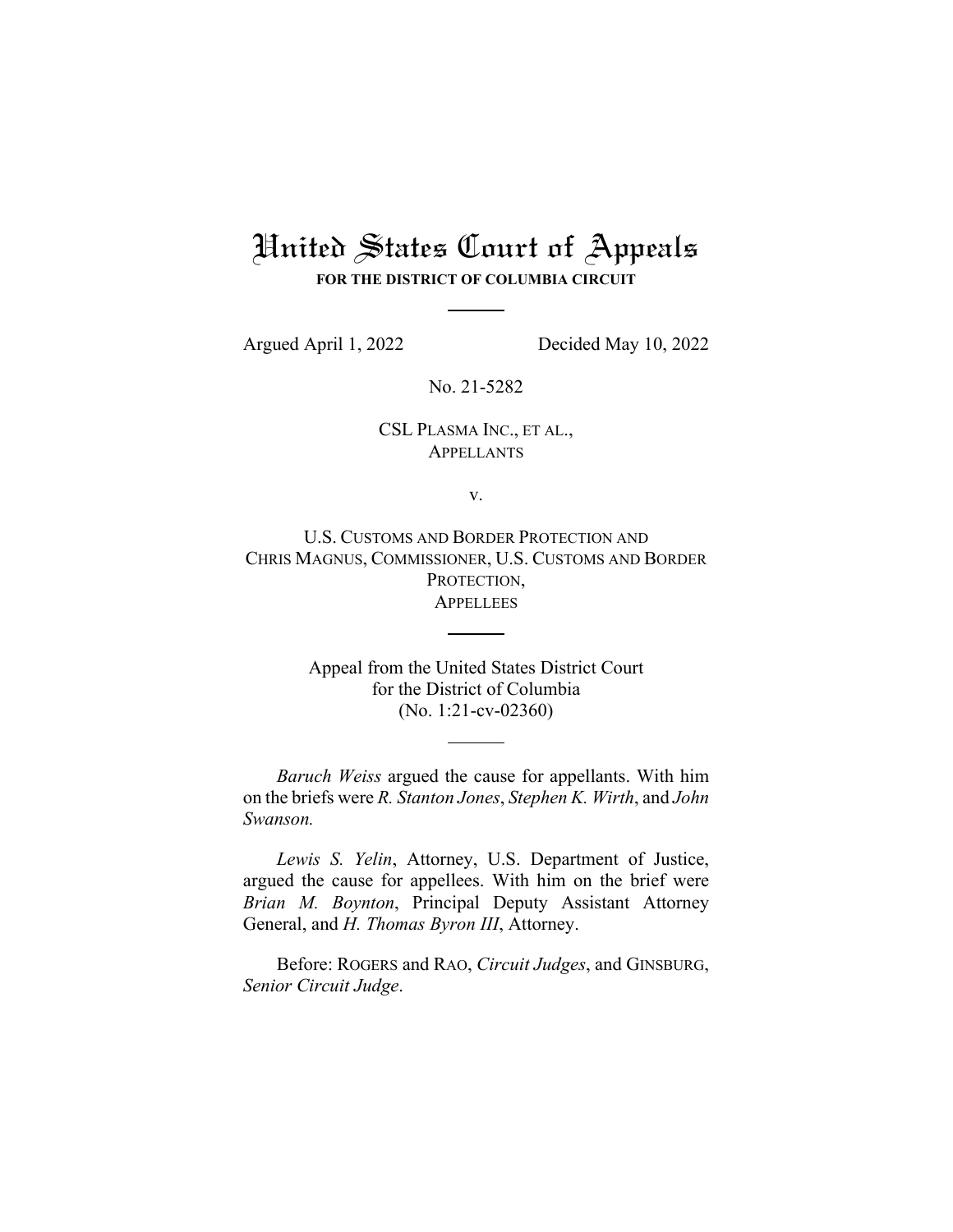#### Opinion for the Court filed by *Circuit Judge* RAO.

RAO, *Circuit Judge*: In June 2021, U.S. Customs and Border Protection ("CBP") announced that aliens seeking to sell blood plasma could no longer enter the United States using "B‑1" business visitor visas. Before this policy went into effect, a significant amount of the plasma used for medical treatments and research in this country came from Mexican nationals selling their plasma on the U.S. side of the southern border. CSL Plasma Inc., as well as other companies ("plasma companies"), had invested substantial resources to develop plasma collection facilities near the border to take advantage of this market.

 The plasma companies sued, alleging that CBP's policy runs afoul of the Administrative Procedure Act ("APA") and unlawfully cuts off a major source of plasma that they use to manufacture therapies to treat a range of diseases. The district court concluded the plasma companies were not within the "zone of interests" of the B-1 business visitor classification set out in the Immigration and Nationality Act ("INA") and sua sponte dismissed the suit for lack of subject matter jurisdiction.

We reverse. Whether the plasma companies are within the statutory zone of interests is a merits issue, not a jurisdictional one. *See Lexmark Int'l, Inc. v. Static Control Components, Inc.*, 572 U.S. 118, 128 n.4 (2014). Moreover, the plasma companies' claims easily fit within the zone of interests of the B–1 classification, and therefore they have a cause of action under the APA.

I.

 CSL Plasma and the other plaintiffs "collect[] human blood plasma from individual donors for use in the development and manufacturing" of medical therapies.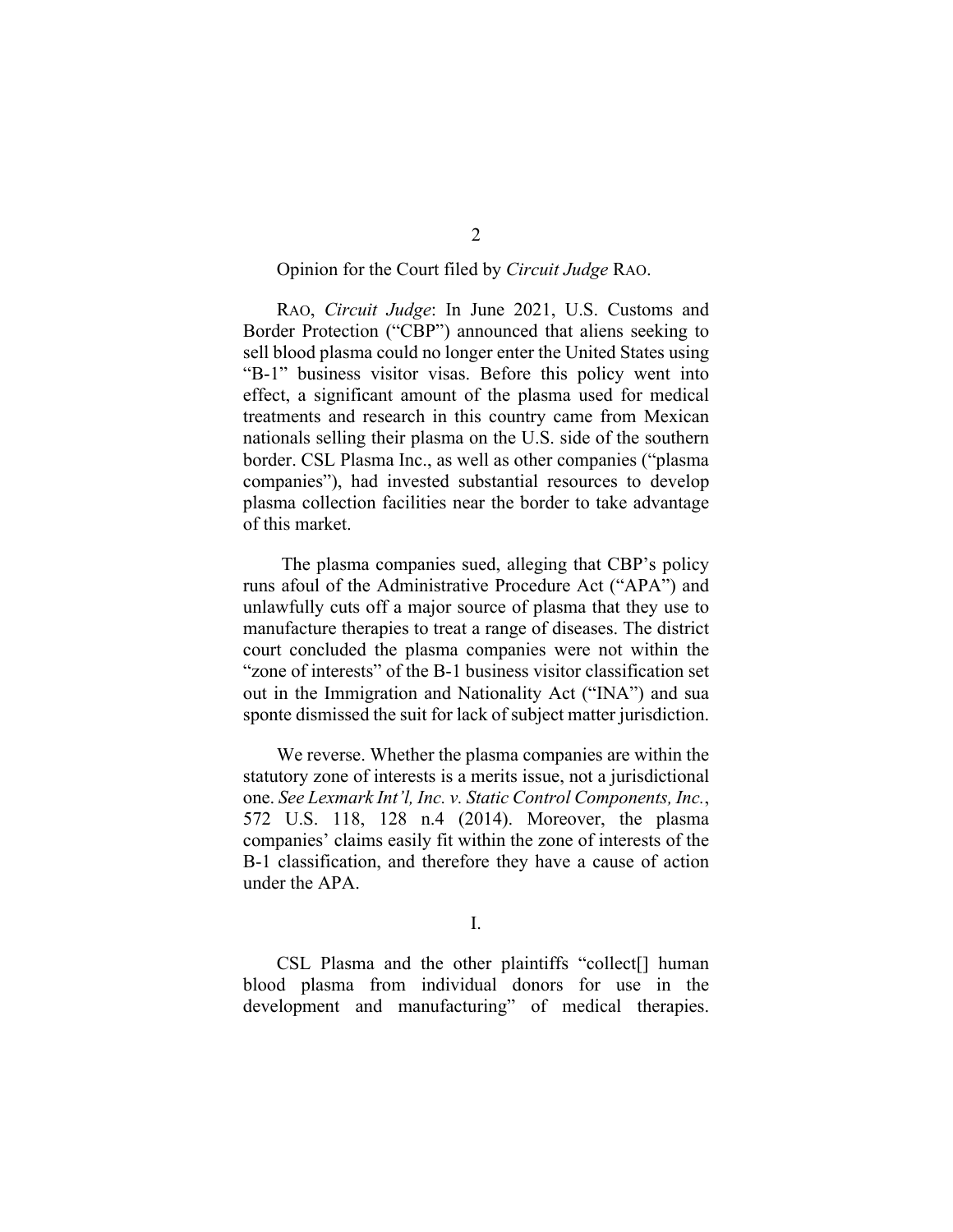According to their complaint, $<sup>1</sup>$  the plasma companies have long</sup> depended on donations by "many thousands" of paid Mexican donors, who contribute a substantial portion of the plasma collected by the companies and whose donations make up some five to ten percent of all plasma collected nationwide. Until June of last year, Mexican donors would enter the United States and sell plasma at dozens of border area facilities in exchange for roughly \$50 per donation. They typically entered the country using "border crossing cards," a combined B-1/B-2 (business and pleasure) visa that permits an alien to enter the United States for multiple limited stays.2 *See* 22 C.F.R.  $\S$  41.32; 8 C.F.R.  $\S$  212.1(c)(1)(i).

For decades, CBP and its predecessor agencies allowed Mexicans with border crossing cards to enter the United States to sell plasma. Even at the peak of the COVID-19 pandemic, when B-1 visa holders were generally prohibited from entering the United States, the Department of Homeland Security "designated plasma donors as 'essential' and plasma collection a 'critical infrastructure industry.'" That changed in June 2021, when CBP instructed its border agents not to allow aliens to enter with B-1 visas if they were planning to sell plasma.<sup>3</sup> To

<sup>&</sup>lt;sup>1</sup> The district court dismissed the case on zone of interests grounds, which, as explained below, go to whether plaintiffs had a cause of action. We assume the truth of a complaint's well-pled factual allegations when we review dismissals for failure to state a claim. *See Ashcroft v. Iqbal*, 556 U.S. 662, 679 (2009).

 $2$  The term "B-1" comes from the regulations describing categories of nonimmigrants by reference to the relevant INA provisions. *See*  22 C.F.R. § 41.12 (citing Immigration and Nationality Act, Pub. L. No. 82-414, § 101(a)(15)(B), 66 Stat. 163, 167 (1952) (codified at 8 U.S.C. §  $1101(a)(15)(B))$ ).

<sup>&</sup>lt;sup>3</sup> The parties dispute the nature of CBP's decision. The plasma companies allege that CBP announced a substantive change in policy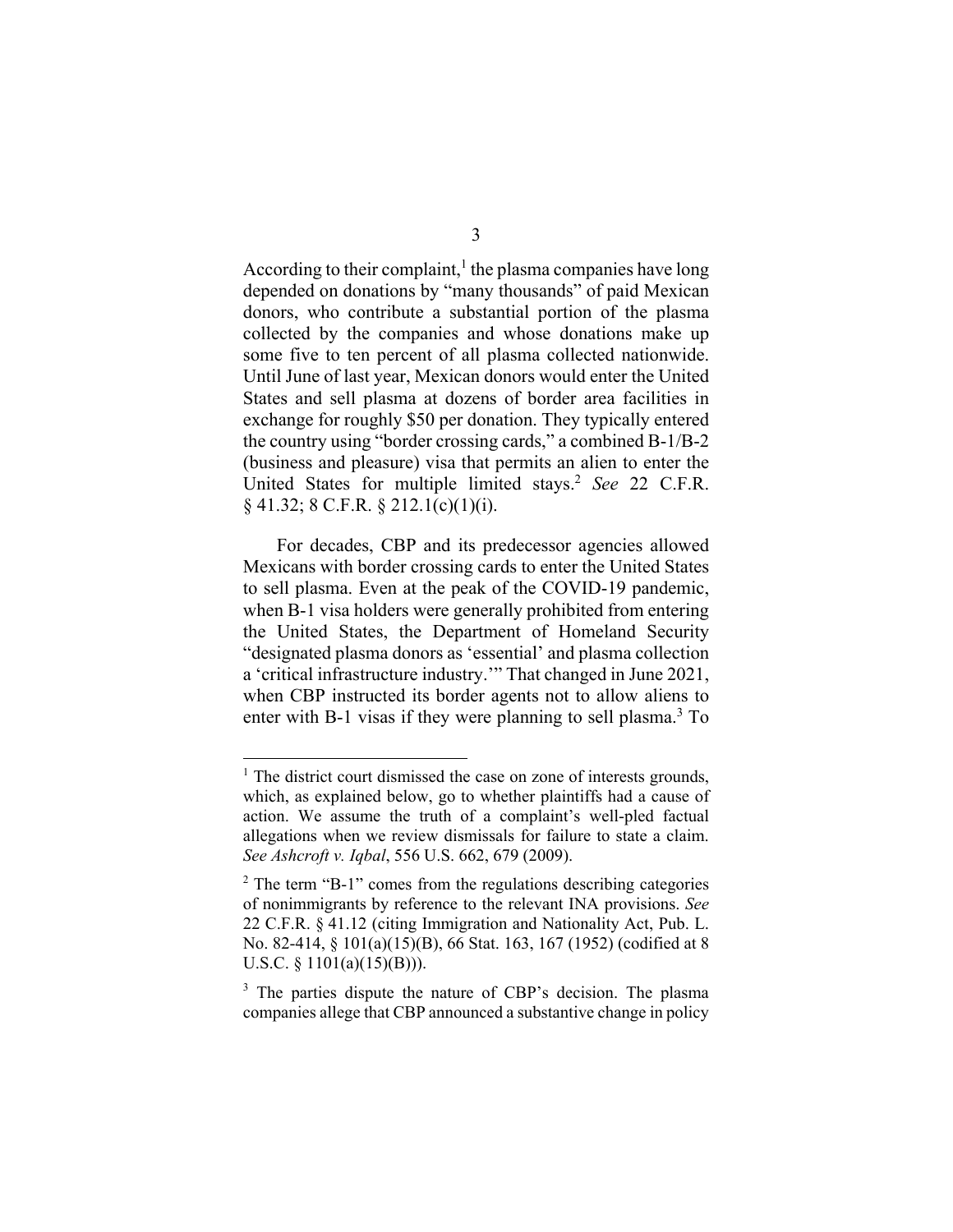justify this plasma policy, as we will call it, CBP explained in a memorandum that "selling plasma constitutes labor for hire in violation of B-1 nonimmigrant status, as both the labor (the taking of the plasma) and accrual of profits would occur in the U.S., with no principal place of business in the foreign country." CBP said paid plasma donors were not proper B-1 visitors because that category excludes anyone coming to engage in "labor" within the meaning of the INA's B-1 classification.4

After learning of CBP's plasma policy and failing to secure a political solution, the plasma companies filed suit and sought a preliminary injunction ordering CBP not to implement the policy and to allow plasma donors to enter with B-1 visas. The plasma companies maintained that selling plasma is a legitimate B–1 business visitor activity and that they have relied on CBP's prior longstanding practice of allowing B-1 visa holders to enter the United States to sell plasma. The companies alleged multiple violations of the APA, claiming CBP had adopted an erroneous interpretation of the INA's B-1 business classification; changed its longstanding policy in an

8 U.S.C. § 1101(a)(15)(B).

through a press release, while CBP maintains that it clarified its established interpretation of the B‑1 business visitor definition in an internal guidance document. We need not resolve this dispute for the purpose of this appeal, as it does not bear on the zone of interests analysis.

<sup>&</sup>lt;sup>4</sup> The INA's B-1 business visitor classification extends to

an alien (other than one coming for the purpose of … performing skilled or unskilled labor …) having a residence in a foreign country which he has no intention of abandoning and who is visiting the United States temporarily for business.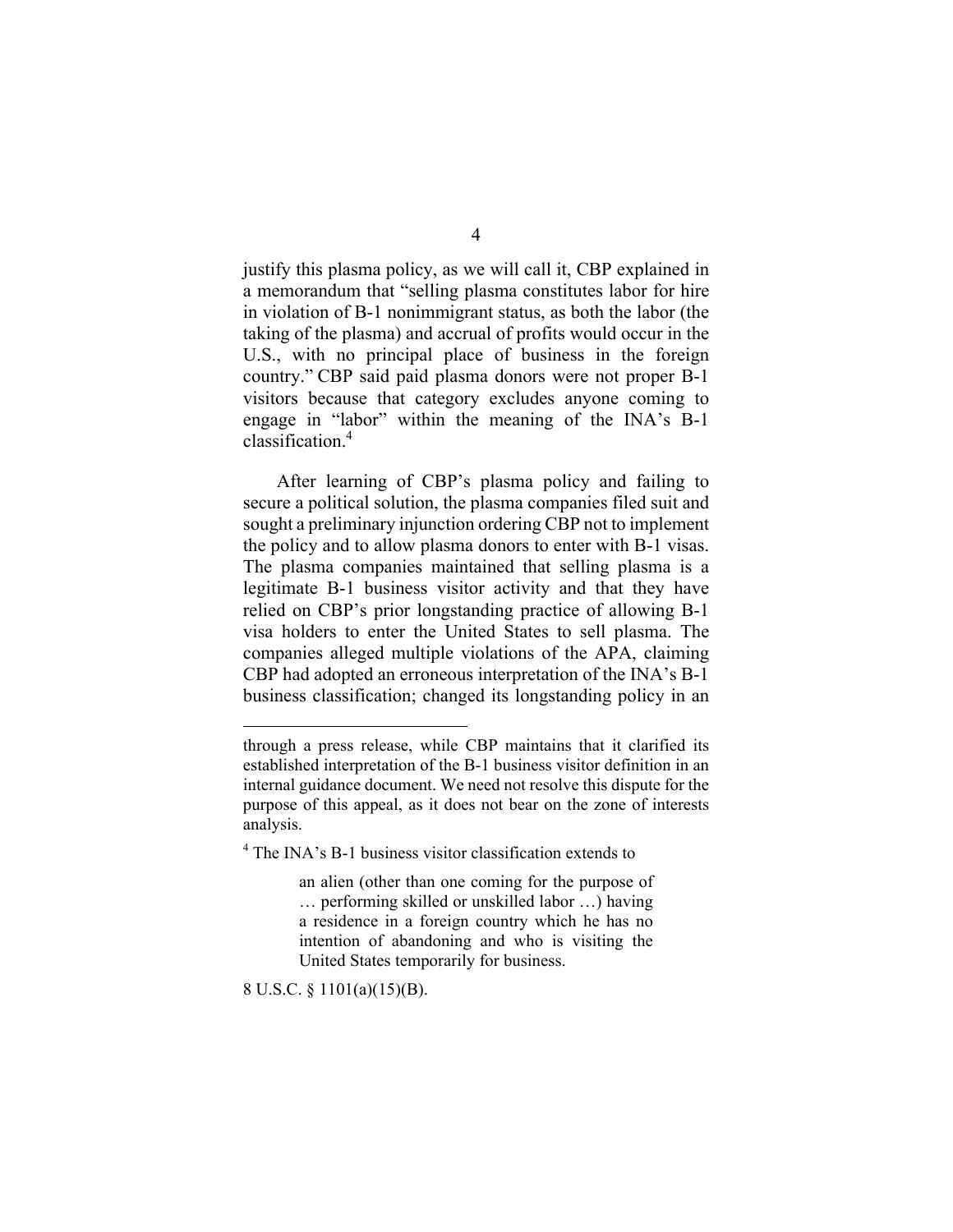arbitrary and capricious way by failing to consider the plasma companies' reliance interests and the policy's public health effects; and implemented the policy change through an unofficial memorandum even though it was a legislative rule that required notice and comment.

After the parties briefed the preliminary injunction motion, the district court sua sponte dismissed the complaint "for lack of standing." *CSL Plasma Inc. v. U.S. Customs & Border Prot.*, 2021 WL 5869149, at \*1 (D.D.C. Dec. 3, 2021). The court explained that the APA's "zone of interests" requirement was a matter of prudential standing and jurisdictional. *Id.* at \*3. The plasma companies' interests were not within the zone of interests protected by the B-1 classification because the "B-1/B-2 program  $\ldots$  has always been intended to limit the influx of foreign workers to protect American labor." *Id.* at \*4 (cleaned up). Thus, only "workers affected by foreign labor," not businesses, could be proper plaintiffs to challenge the government's interpretation of the B‑1 classification. *Id.* The plasma companies' interests were merely "coincidental" to the purpose of the statute and therefore outside the statutory zone of interests. *Id.* at \*5. The district court dismissed the entire complaint for lack of subject matter jurisdiction, and it denied the motion for a preliminary injunction as moot. *Id.* at \*6. The plasma companies appealed.

II.

The district court erred in considering the zone of interests test a question of subject matter jurisdiction.

For the plasma companies to sue under the APA, they must have been "adversely affected or aggrieved by agency action within the meaning of a relevant statute." 5 U.S.C. § 702. To determine whether a plaintiff has a cause of action we consider whether a plaintiff's claims fall within the relevant statute's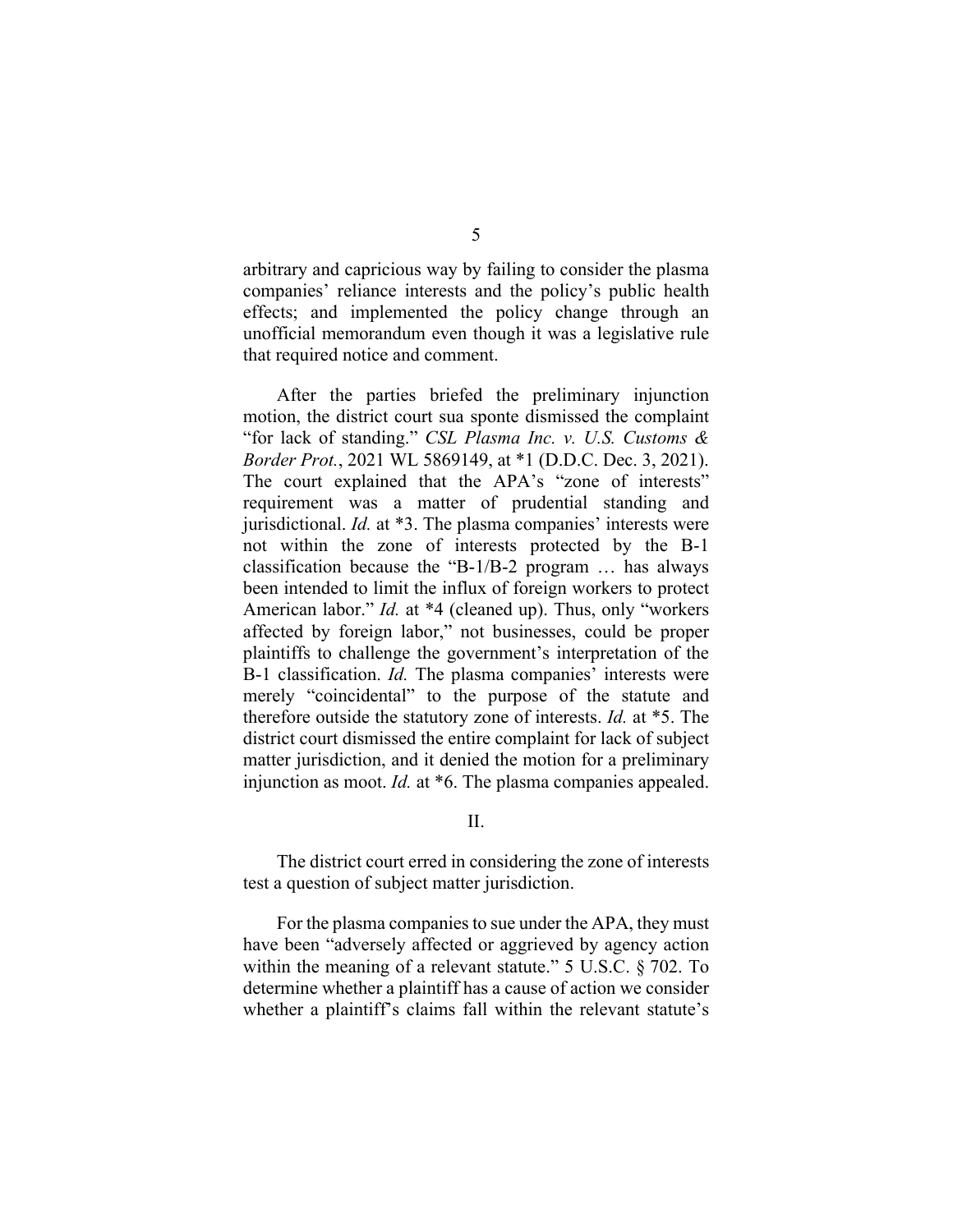"zone of interests" by "using traditional tools of statutory interpretation." *Lexmark*, 572 U.S. at 127. The Supreme Court has made clear that the zone of interests test is a merits issue because it addresses whether the plaintiff "has a cause of action under the statute." *Id*. at 128. That inquiry "does not implicate subject-matter jurisdiction." *Id.* at 128 n.4 (cleaned up); *see also Bell v. Hood*, 327 U.S. 678, 682 (1946) (failure to plead a cause of action is not a jurisdictional defect). Our cases have repeatedly recognized the non-jurisdictional nature of the zone of interests test since *Lexmark* was decided in 2014. *See, e.g.*, *Crossroads Grassroots Pol'y Strategies v. FEC*, 788 F.3d 312, 319 (D.C. Cir. 2015) (explaining the zone of interests test is neither a component of "prudential standing" nor a jurisdictional question); *Am. Inst. of Certified Pub. Accts. v. IRS*, 804 F.3d 1193, 1199 (D.C. Cir. 2015) (same).

The district court's legal error resulted in a procedurally improper dismissal. A court may dismiss a case at any time for lack of subject matter jurisdiction. The zone of interests inquiry, however, is not jurisdictional, and therefore it could not be the basis for a sua sponte dismissal absent extraordinary circumstances. *Cf. Am. Inst. of Certified Pub. Accts.*, 804 F.3d at 1199 (explaining that the zone of interests test must be treated procedurally like any other "non-jurisdictional issue"); *see also Baker v. Dir., U.S. Parole Comm'n*, 916 F.2d 725, 726–27 (D.C. Cir. 1990) (per curiam) (explaining the narrow circumstances in which a non-jurisdictional sua sponte dismissal without notice is appropriate). The government did not file a motion to dismiss, and so the district court could not dismiss on zone of interests grounds without finding the required extraordinary circumstances. Therefore, the district court erred in dismissing for lack of subject matter jurisdiction.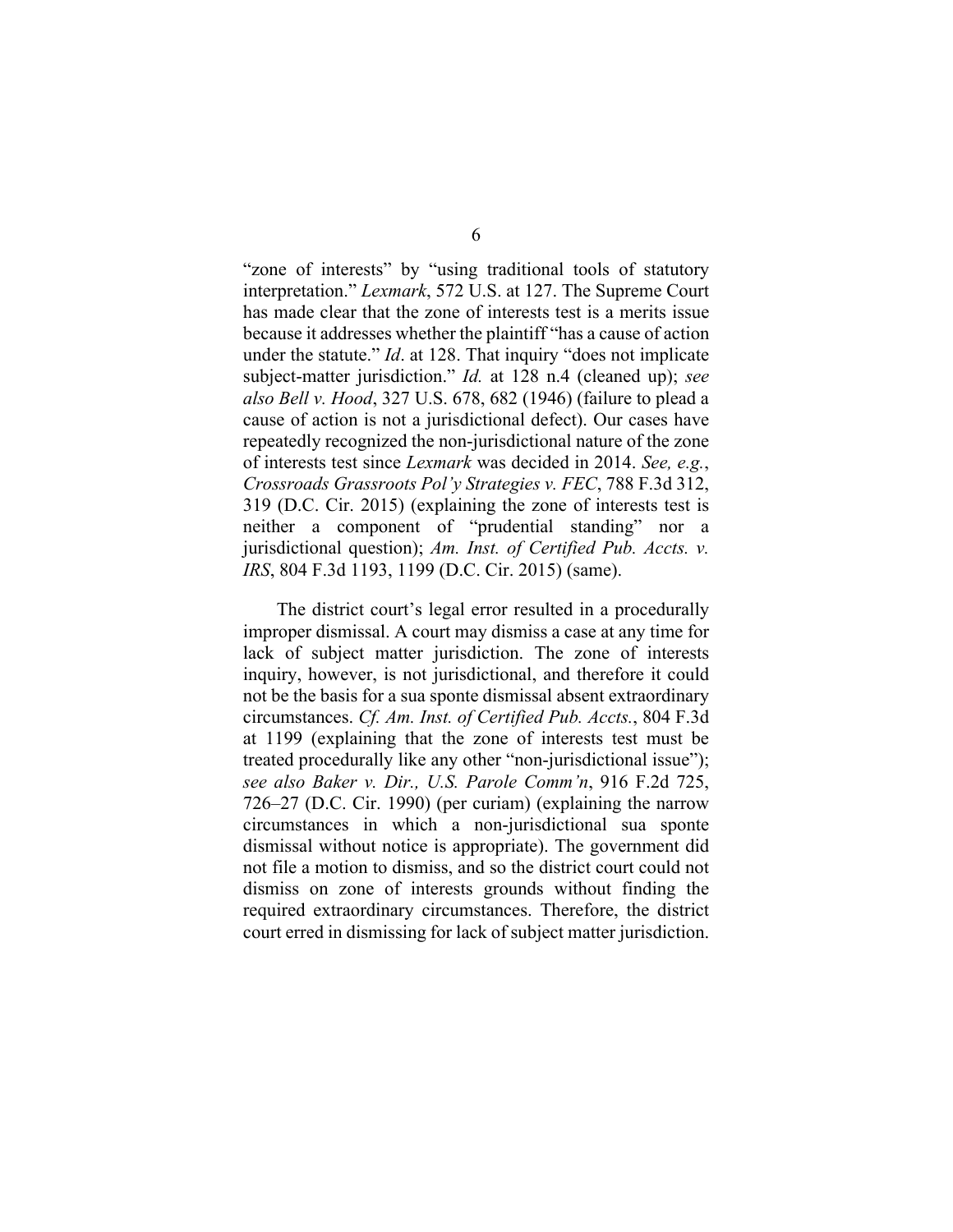## 7

#### III.

The substantive question of whether the plasma companies fall within the B-1 classification's zone of interests is a purely legal question squarely before this court.<sup>5</sup> We thus address the zone of interests question and hold that the plasma companies are within the statute's zone of interests and therefore they have a cause of action to challenge the plasma policy. *Cf. Mendoza v. Perez*, 754 F.3d 1002, 1020 (D.C. Cir. 2014) (reaching a merits issue despite erroneous jurisdictional holding below because the issue was "purely legal" and "fully briefed" by both sides).

#### $\mathbf{A}$ .

To determine whether the plasma companies have a cause of action, we consider whether their alleged injuries are "arguably within the zone of interests to be protected or regulated by the statute." *Match-E-Be-Nash-She-Wish Band of Pottawatomi Indians v. Patchak*, 567 U.S. 209, 224 (2012) (cleaned up). The zone of interests test does not require that the statute directly regulate the plaintiff, nor does it require specific congressional intent to benefit the plaintiff. *See Amgen Inc. v. Smith*, 357 F.3d 103, 108 (D.C. Cir. 2004). Instead "the salient consideration … is whether the challenger's interests are such that they in practice can be expected to police the interests that the statute protects." *Id.* at 109 (cleaned up). Under this "lenient" test, "the benefit of any doubt goes to the plaintiff,"

 $<sup>5</sup>$  The government recognizes that the district court erred in treating</sup> the zone of interests test as jurisdictional but argues that we should nonetheless affirm the district court's dismissal under Rule 12(b)(6) for failure to state a claim because the plasma companies fall outside the B‑1 classification's zone of interests. The plasma companies similarly address the merits of this issue, arguing that their interests are "incontrovertibl $[y]$ " protected by the B-1 classification.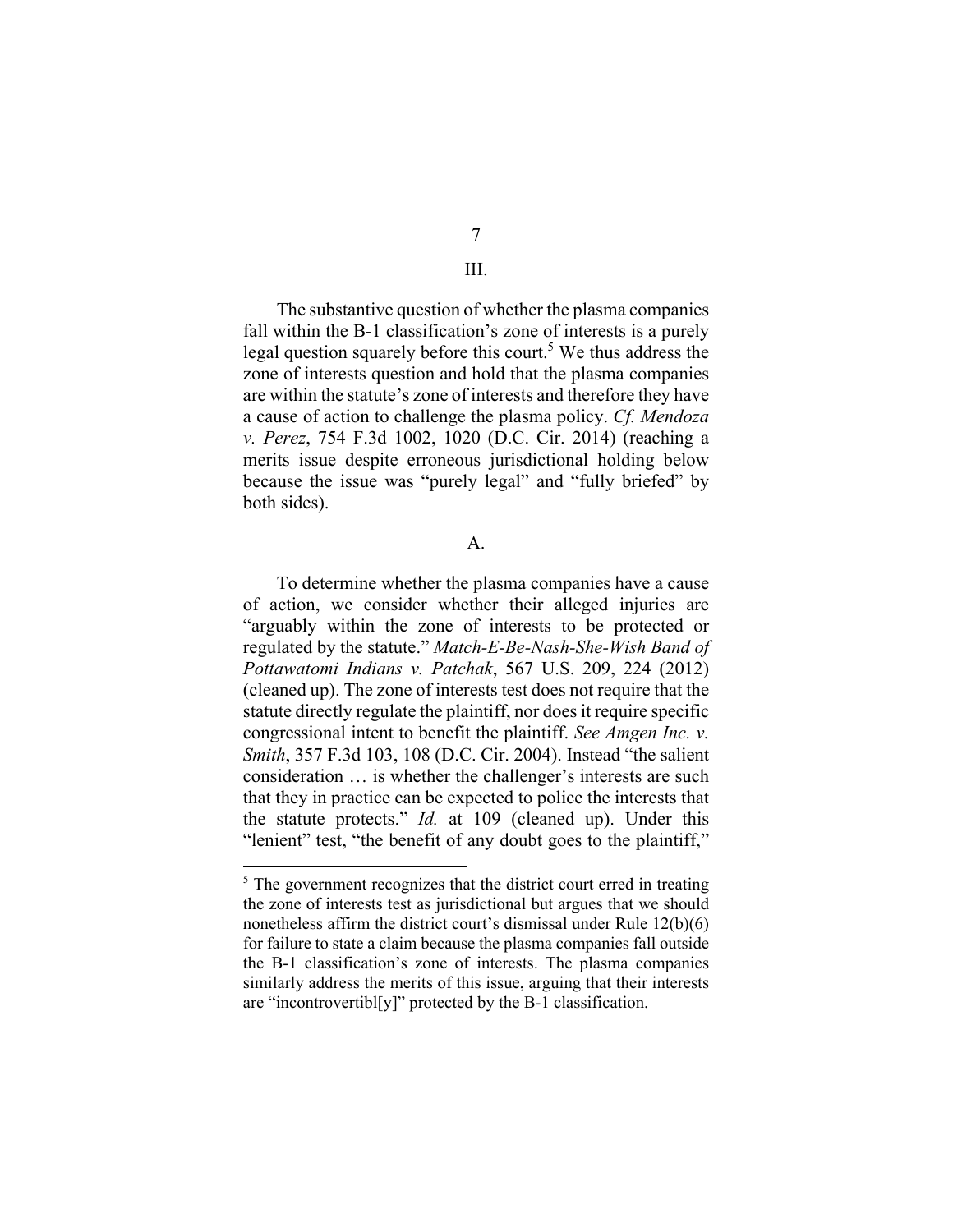and "the test forecloses suit only when a plaintiff's interests are so marginally related to or inconsistent with the purposes implicit in the statute that it cannot reasonably be assumed that Congress authorized that plaintiff to sue." *Lexmark*, 572 U.S. at 130 (cleaned up). When a claim arises under the APA, the zone of interests test requires considering the "substantive provisions" of the underlying statute, the "alleged violations of which serve as the gravamen of the complaint." *Bennett v. Spear*, 520 U.S. 154, 175 (1997).

The gravamen of the plasma companies' complaint is that CBP adopted an overly restrictive interpretation of the B-1 statutory classification in its plasma policy. The question we must answer is whether the plasma companies' injuries are within the zone of interests of the INA's B-1 business visitor classification. The INA creates a category of "nonimmigrant" temporary visitor that includes

> an alien (other than one coming for the purpose of … performing skilled or unskilled labor …) having a residence in a foreign country which he has no intention of abandoning and who is visiting the United States temporarily for business.

8 U.S.C.  $\frac{$1101(a)(15)(B)}{B}$ . To ascertain the interests this classification protects, "we must consider [its] context and purpose" within the INA's larger scheme. *Indian River Cnty. v. U.S. Dep't of Transp.*, 945 F.3d 515, 530 (D.C. Cir. 2019) (cleaned up).

The B–1 provision creates a classification of nonimmigrant temporary visitors who may enter the United States in order to transact business. This business visitor classification imposes a lower barrier to enter the country than other nonimmigrant classifications, particularly the temporary worker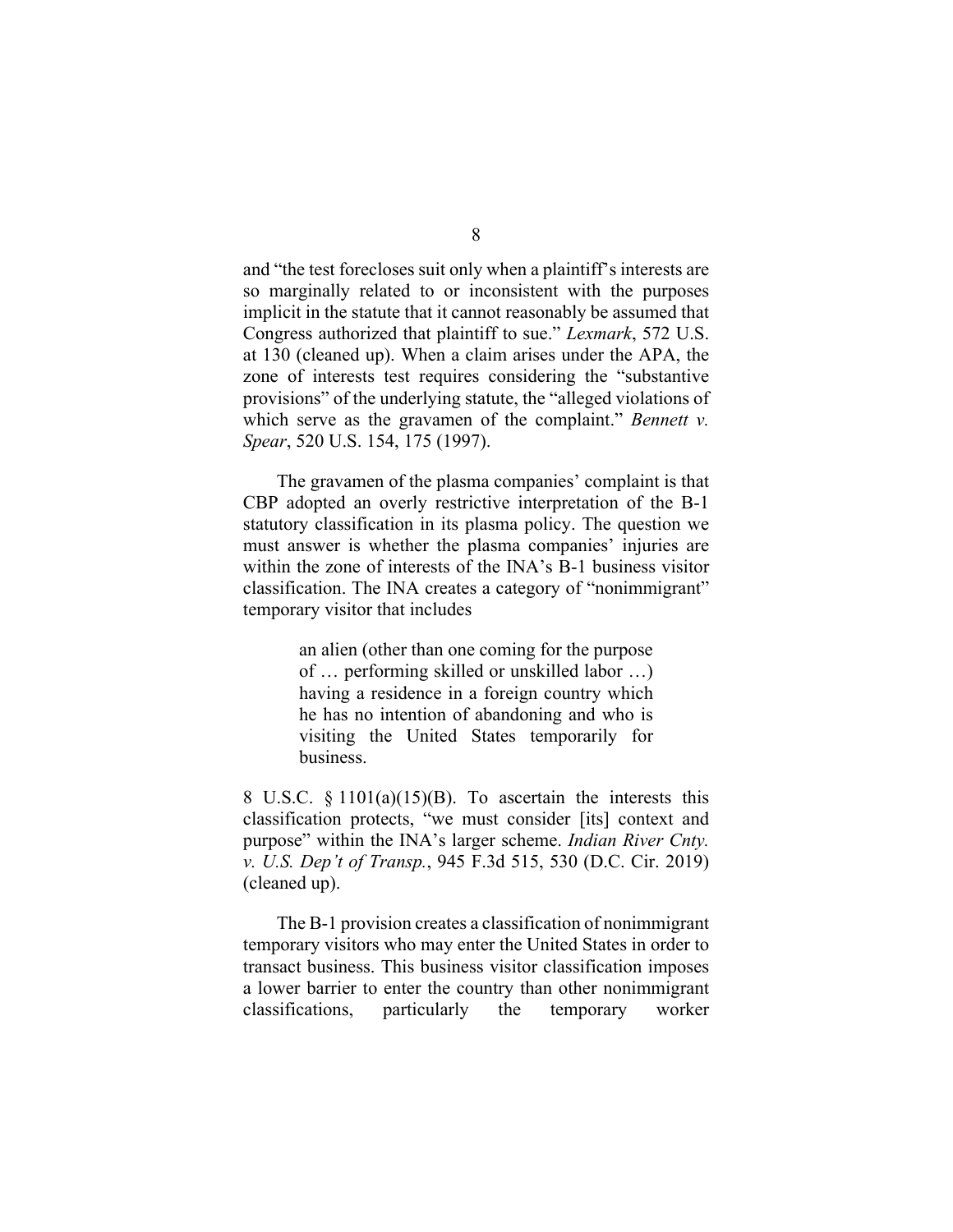classifications.<sup>6</sup> With narrow exceptions, any alien coming to the United States to perform labor is presumptively inadmissible and must secure an affirmative determination from the Department of Labor that there are no Americans available to perform the same work. 8 U.S.C.  $\S$  1182(a)(5)(A). B-1 business visitors face no comparable burden. By regulation, an alien who meets the definition of a B-1 "nonimmigrant" presumptively can enter the country and, if he is a Mexican seeking to enter only the border area, can do so using a border crossing card. *See* 22 C.F.R. § 41.121 ("Nonimmigrant visa refusals must be based on legal grounds."); *id.* § 41.32 (describing eligibility for border crossing cards).

In its plasma policy memorandum, CBP maintains that donors from Mexico who are "selling plasma" are engaged in "labor for hire" and therefore cannot use a B‑1 nonimmigrant visa to enter the United States for that purpose. Because the plasma companies rely on Mexican plasma donors who enter this country using B‑1 visas, the companies maintain that their interests are such that "in practice [they] can be expected to

 $6$  For example, the total number of H-visa temporary workers is capped, unlike the number of B‑1 business visitors. *See* 8 U.S.C.  $\S 1184(g)(1)(B)$ . In addition, temporary non-agricultural laborers can enter only "if unemployed persons capable of performing [their] service or labor cannot be found in this country." *Id.*  $§ 1101(a)(15)(H)(ii)(b)$ . This requires employer certification of the need for the workers. *Id.* § 1184(c)(1); *see also id.* § 1182(a)(5)(A) (prohibiting aliens from entering to perform labor unless the Department of Labor determines that they will not compete with American labor). As the plasma companies stated in their complaint, such certification would not be possible for plasma donors, whom the companies do not treat as employees.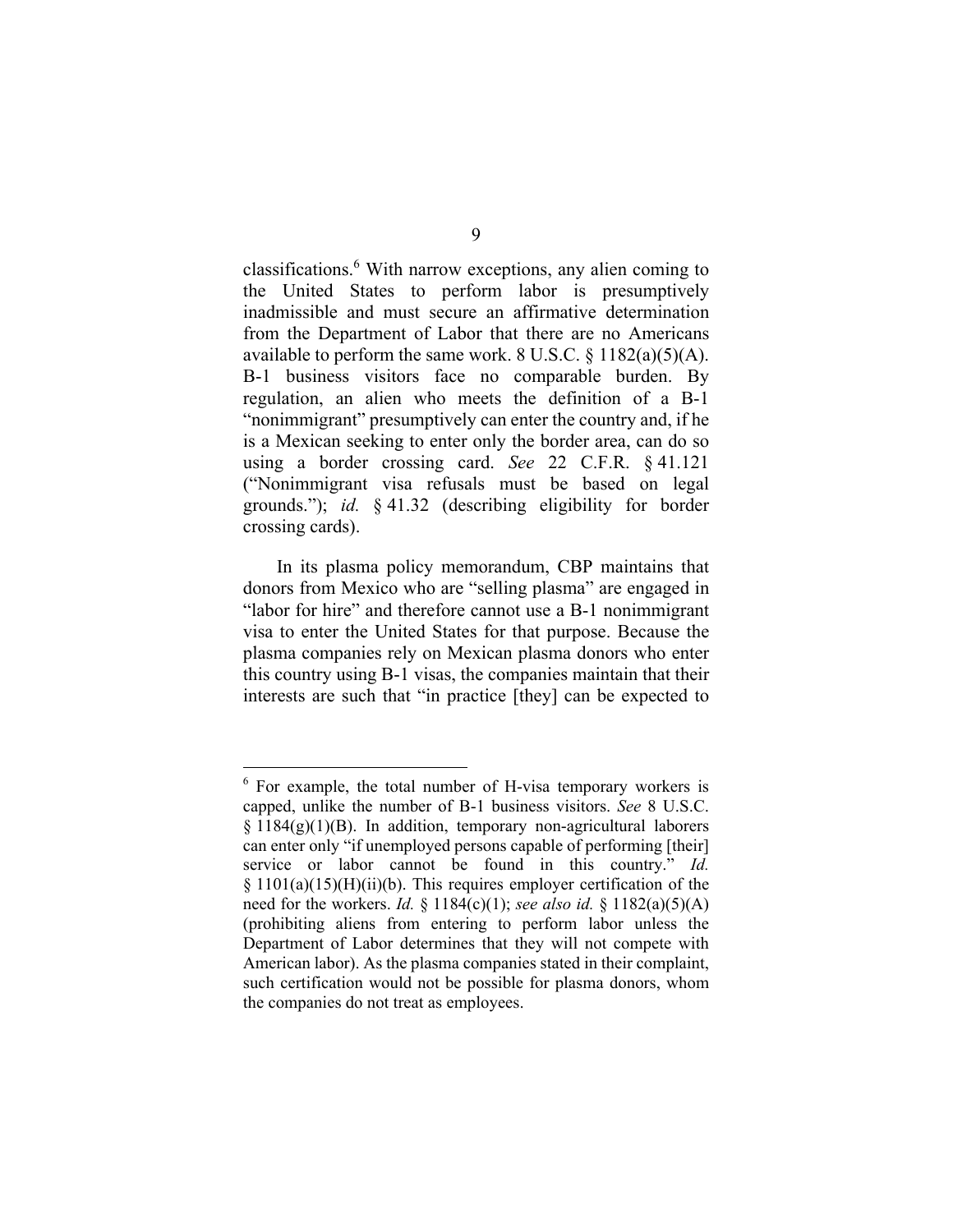police the interests that the statute protects." *Amgen*, 357 F.3d at 109 (cleaned up). We agree.

The B-1 business visitor classification is designed to protect at least two classes of interests: American workers facing competition from immigrant labor and American businesses benefitting from transactions with B-1 business visitors. American workers are protected because the classification specifically excludes aliens coming "for the purpose of … performing skilled or unskilled labor." 8 U.S.C.  $\S 1101(a)(15)(B)$ . The advantages of the B-1 business visitor classification are denied to aliens coming for employment in competition with American workers. This court has held that labor unions, for instance, can sue to enjoin expansive readings of the B‑1 classification to protect the interests of domestic workers. *See Int'l Union of Bricklayers & Allied Craftsmen v. Meese*, 761 F.2d 798, 804–05 (D.C. Cir. 1985). An overly expansive reading of the B-1 classification would allow an end run around the requirements for a work visa, and thus workers and their unions can fall within the statutory zone of interests.

The B‑1 classification also affirmatively promotes American business interests. Congress provided a path for aliens to enter the United States for temporary business purposes, presumably because those visits would benefit the people and companies that do business with them. An excessively strict interpretation of the B‑1 classification could therefore undermine the congressional policy of permitting temporary border crossings to facilitate business transactions.

Here, the plasma companies easily clear the low hurdle of pleading injuries within the zone of interests protected by the B-1 classification. The plasma companies depend heavily on B–1 visitors in the border region. They have invested hundreds of millions of dollars to construct and staff dozens of facilities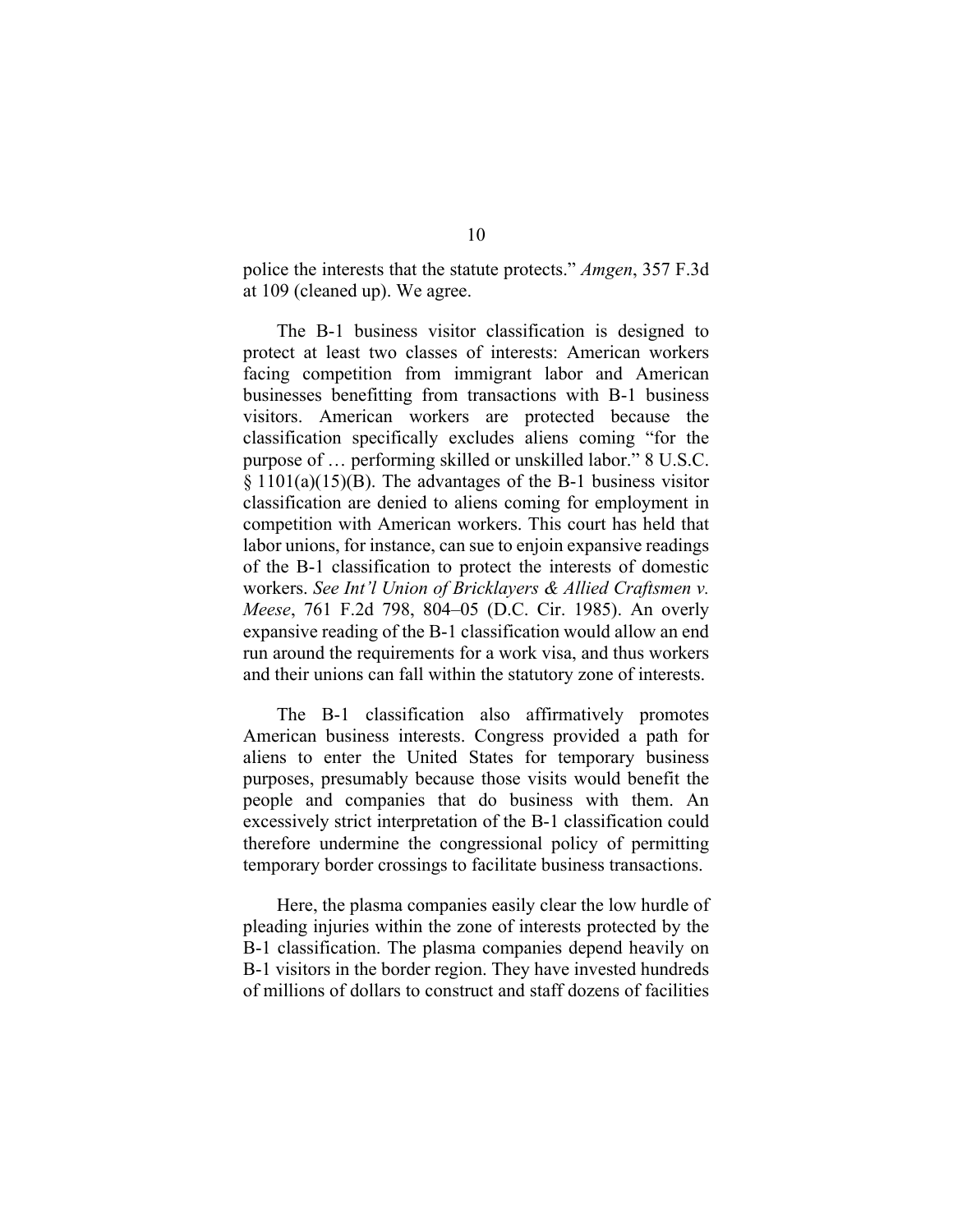geared toward collecting plasma from Mexican donors. The plasma companies made these investments in reliance on the large number of Mexicans who cross the border to sell plasma: they allege Mexican B‑1 visitors "comprise the majority of donors at most of the border centers" and that the domestic population of the border areas could not support the substantial plasma collection activities of these facilities. By denying plasma donors the benefit of the B‑1 classification, CBP's policy directly harms the companies' businesses by depriving them of plasma they need to manufacture and develop their therapeutic products. Therefore, the companies may sue to vindicate the interests protected by the INA's B-1 classification.

In reaching this conclusion, we note the fact-specific nature of the zone of interests test. That these plasma companies have a cause of action should not be read as providing either a floor or a ceiling for the type of business that is within the B‑1 classification's zone of interests. Some businesses may have interests so "marginally related to" the statute's protected interests that it would be "unreasonable" to find that they have a cause of action. *Clarke v. Secs. Indus. Ass'n*, 479 U.S. 388, 399 (1987). On the other hand, a business with less at stake than the very substantial investments of the plasma companies may still meet the "lenient" standard of being within the statutory zone of interest. *Lexmark*, 572 U.S. at 130.

The companies bringing this suit established dozens of plasma collection facilities specifically relying on B‑1 visitors for donations. CBP's policy barred these visitors from entering to sell plasma on a B‑1 visa. The district court erred in holding that the companies were not proper plaintiffs to challenge the policy.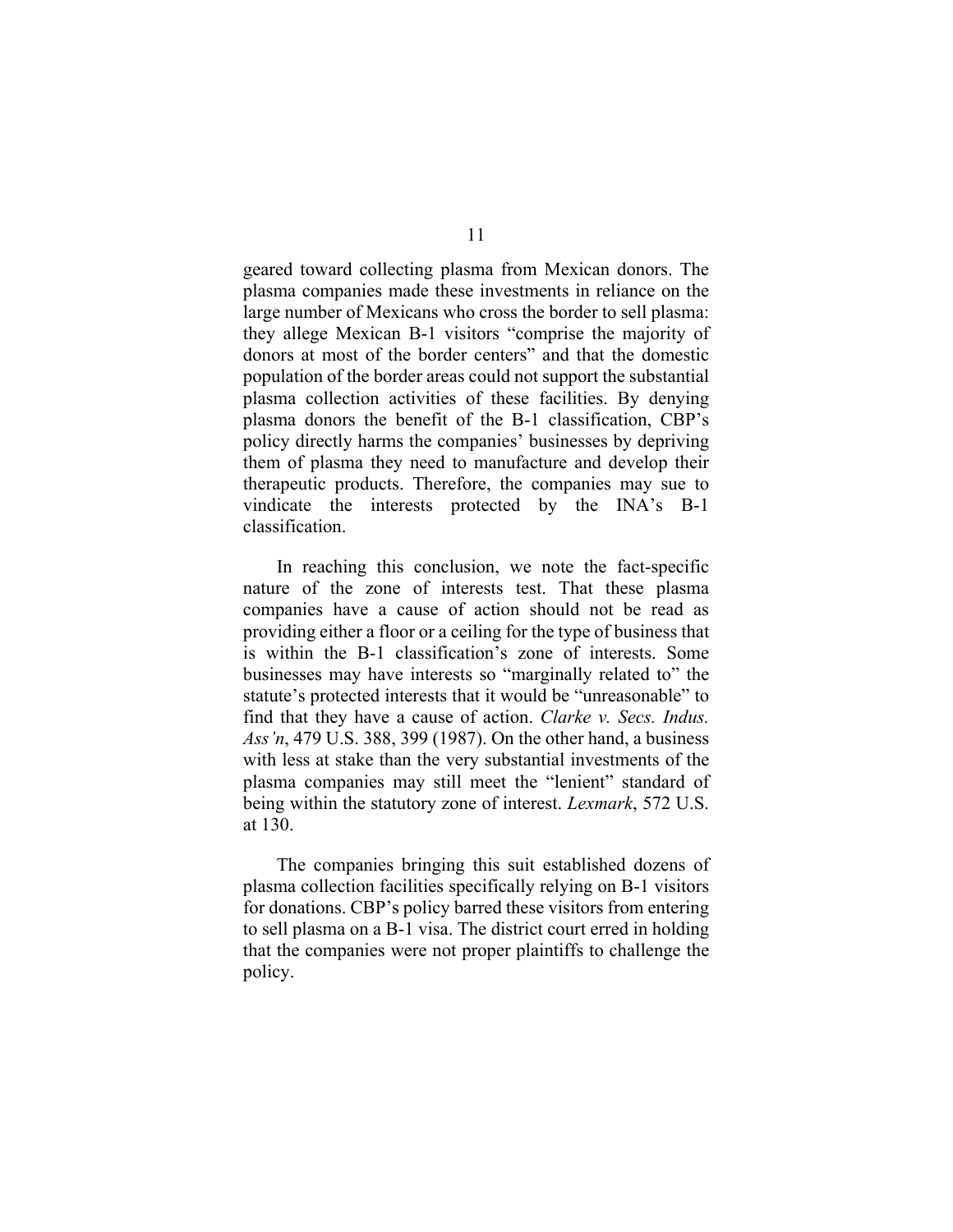12

#### B.

 The government's arguments to the contrary do not place the plasma companies outside the zone of interests of the B‑1 classification. The government maintains that plasma donation is not B-1 "business" because it is "purely domestic" and lacks "a connection to international trade or commerce." Therefore, the companies have no cause of action. We reject the government's unduly restrictive application of the zone of interests test and its narrow interpretation of the B-1 classification.

 First, a party need not show it will prevail on the merits of its case to show its claim falls within the statute's zone of interests. *See Nat'l Coal Ass'n v. Hodel*, 825 F.2d 523, 527 (D.C. Cir. 1987) (per curiam) (plaintiffs "obviously need not prevail on all issues of statutory interpretation" to pass the zone of interests test). On the government's view, the plasma companies are not even in the class of plaintiffs able to challenge CBP's plasma policy unless they are correct that the transactions at issue are "business" within the meaning of the statute. This approach collapses the zone of interests question of whether the companies can sue into the ultimate merits question of whether the companies can win. As explained above, the plasma companies rely on Mexican donors, who enter the United States using their B-1 visas. CBP's plasma policy narrowly interprets the B‑1 classification and prohibits using a B-1 visa to enter the United States for the purpose of selling plasma. Whether or not the plasma companies ultimately prevail on the merits, their allegations are sufficient to establish that they are "reasonable candidates" to challenge CBP's plasma policy. *Clarke*, 479 U.S. at 403.

 Second, the government's zone of interests argument is without merit on its own terms. The government claims that an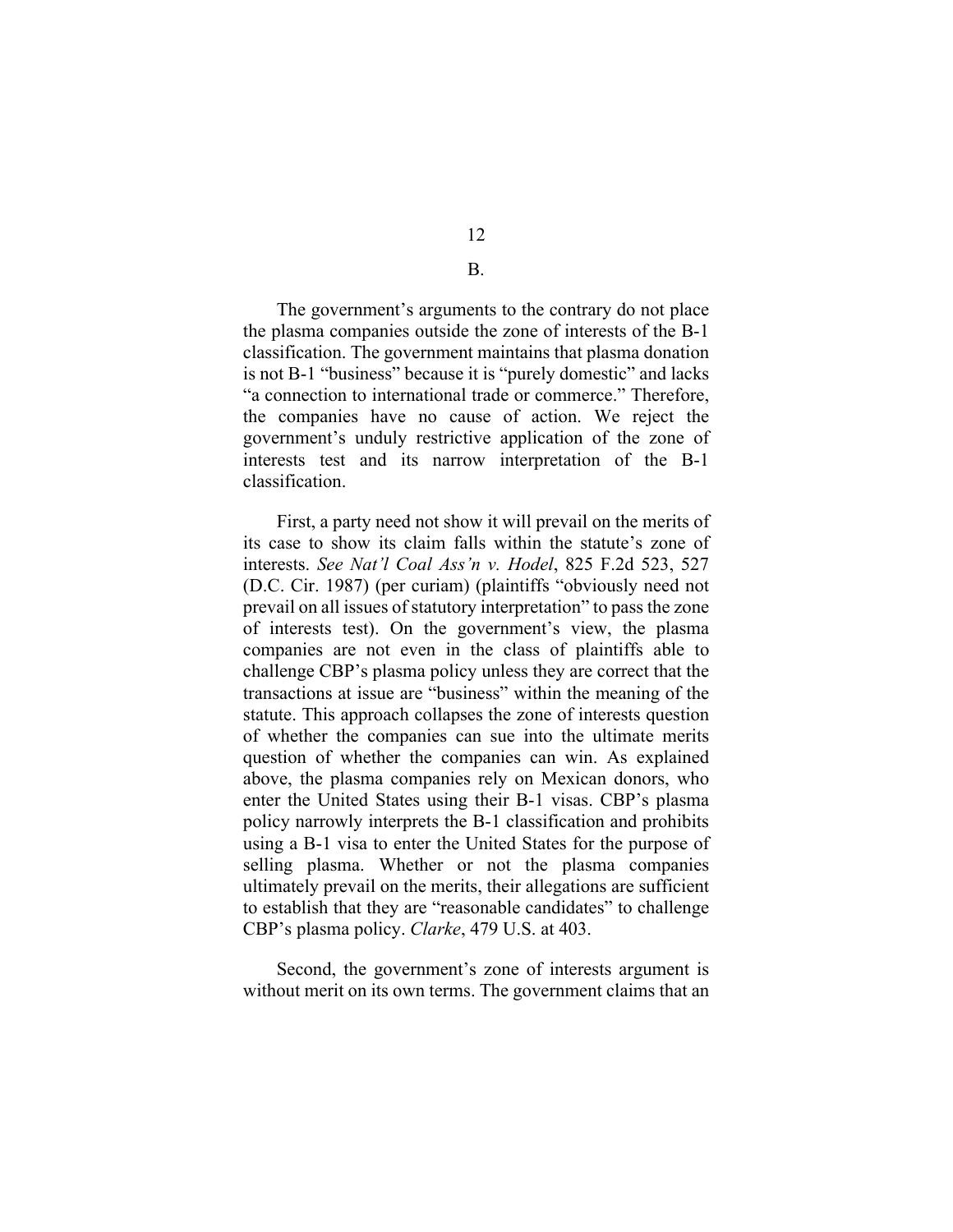activity is "business" within the meaning of the B-1 classification only if it has a "connection" to international commerce or is a "necessary incident" to international trade. Because the donors do not engage in the plasma business in Mexico, and the donation and compensation take place in the United States, the government claims the donors are not engaged in international business or commerce. According to the government, all B-1 "business" must be part of an international commercial operation.

The government's limitation of the B-1 classification is found in neither the text of the statute nor longstanding judicial and agency interpretations. There is no international nexus requirement in the B-1 classification. The statutory definition simply includes aliens "visiting the United States temporarily for business" and specifically excludes aliens "coming for the purpose of study or of performing skilled or unskilled labor or as a representative of foreign press, radio, film, or other foreign information media coming to engage in such vocation." 8 U.S.C.  $\S$  1101(a)(15)(B). These are the only statutory carve outs from the general "business" category, and nowhere does the B‑1 classification use the term "international" or otherwise suggest that the "business" must be of a particular type.

Judicial decisions reinforce the plain meaning of the statute and include no international nexus requirement. The distinction between business and labor—as opposed to between international and domestic business—runs back to 1929 at least. When interpreting a similar classification in a predecessor statute, the Supreme Court addressed whether two Canadians who crossed "from Canada to the United States daily to labor for hire" were "'visiting the United States ... temporarily for business.'" *Karnuth v. United States ex rel. Albro*, 279 U.S. 231, 233, 235 (1929) (quoting Immigration Act of 1924, Pub. L. No. 68-139, § 3, 43 Stat. 153, 154). The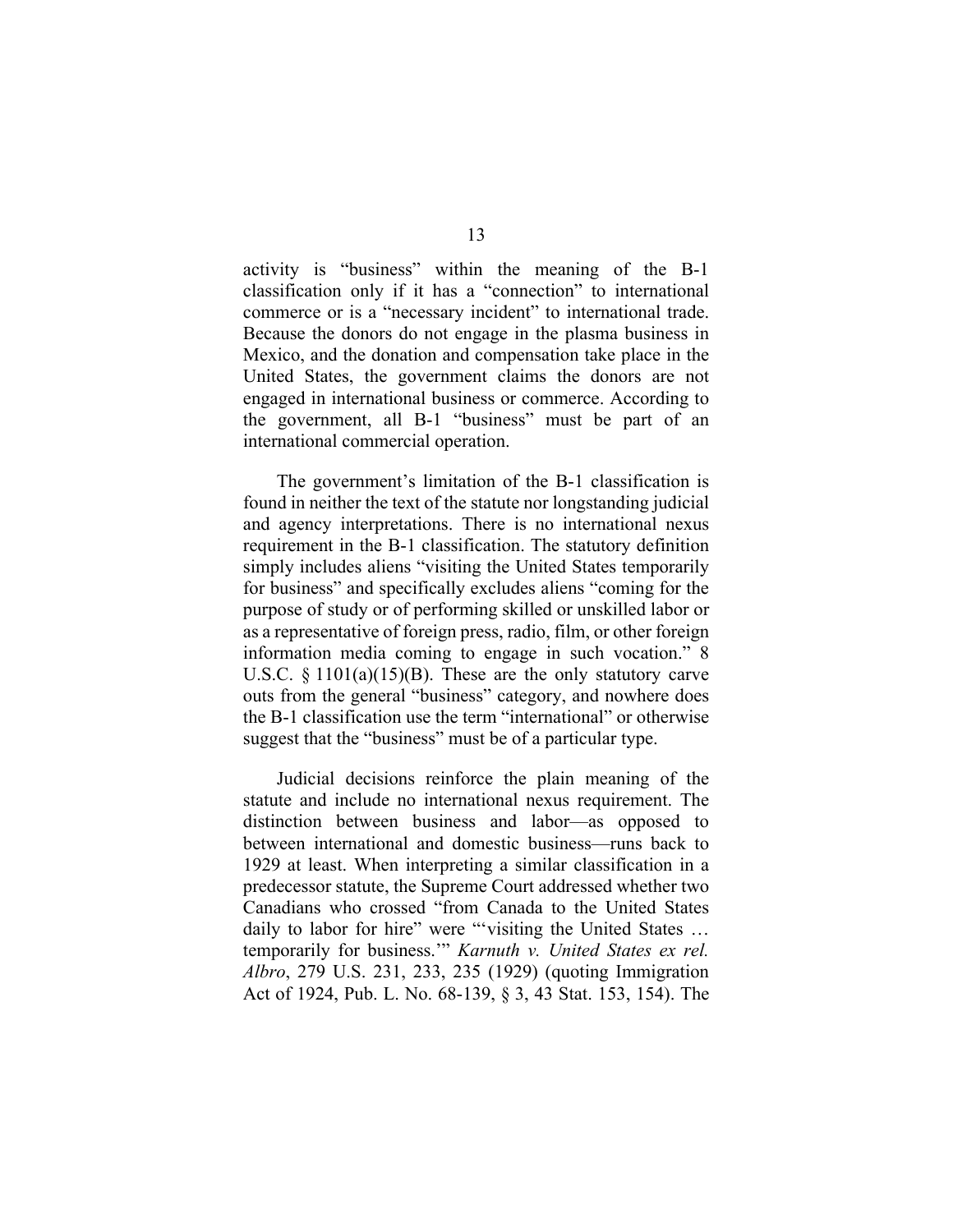Canadians claimed they were just business visitors, but the Court held that "it cannot be supposed that Congress intended, by admitting aliens temporarily for business, to permit their coming to labor for hire in competition with American workmen." *Id.* at 244. Instead, "business" "must be limited in application to intercourse of a commercial character." *Id.* The touchstone for "business" was simply the "commercial character" of the activity and included no international nexus.

The distinction between local and international activity emerged in cases that defined the "labor" exception to "business" visits. These decisions addressed the practical reality that if business visitors could not engage in literally any work or "labor" while in the United States, the "business" classification would be an empty set. *See Garavito v. INS*, 901 F.2d 173, 175 (1st Cir. 1990) (noting that at least some work activities must be permissible under a B‑1 visa in order to conduct "business"). The Third Circuit, for example, has explained that the Executive reasonably distinguishes between "local employment" that is outside the B‑1 classification and "activities that are a necessary incident to international trade or commerce" and therefore permissible "business." *Mwongera v. INS*, 187 F.3d 323, 329 (3d Cir. 1999) (cleaned up).

The cases from the Board of Immigration Appeals ("BIA") cited by the government also rely on an international connection to distinguish business activity from "labor" within the meaning of the INA. *See, e.g.*, *Matter of Camilleri*, 17 I. & N. Dec. 441, 444 (BIA 1980) (a truck driver crossing from Canada to the United States to deliver commodities was a business visitor); *Mwongera*, 187 F.3d at 329 (upholding the BIA's determination that "extending a retail sales business that was incorporated in the United States" was "labor" and not proper B‑1 "business"). The cases are concerned with the meaning of "labor" and, contrary to the government's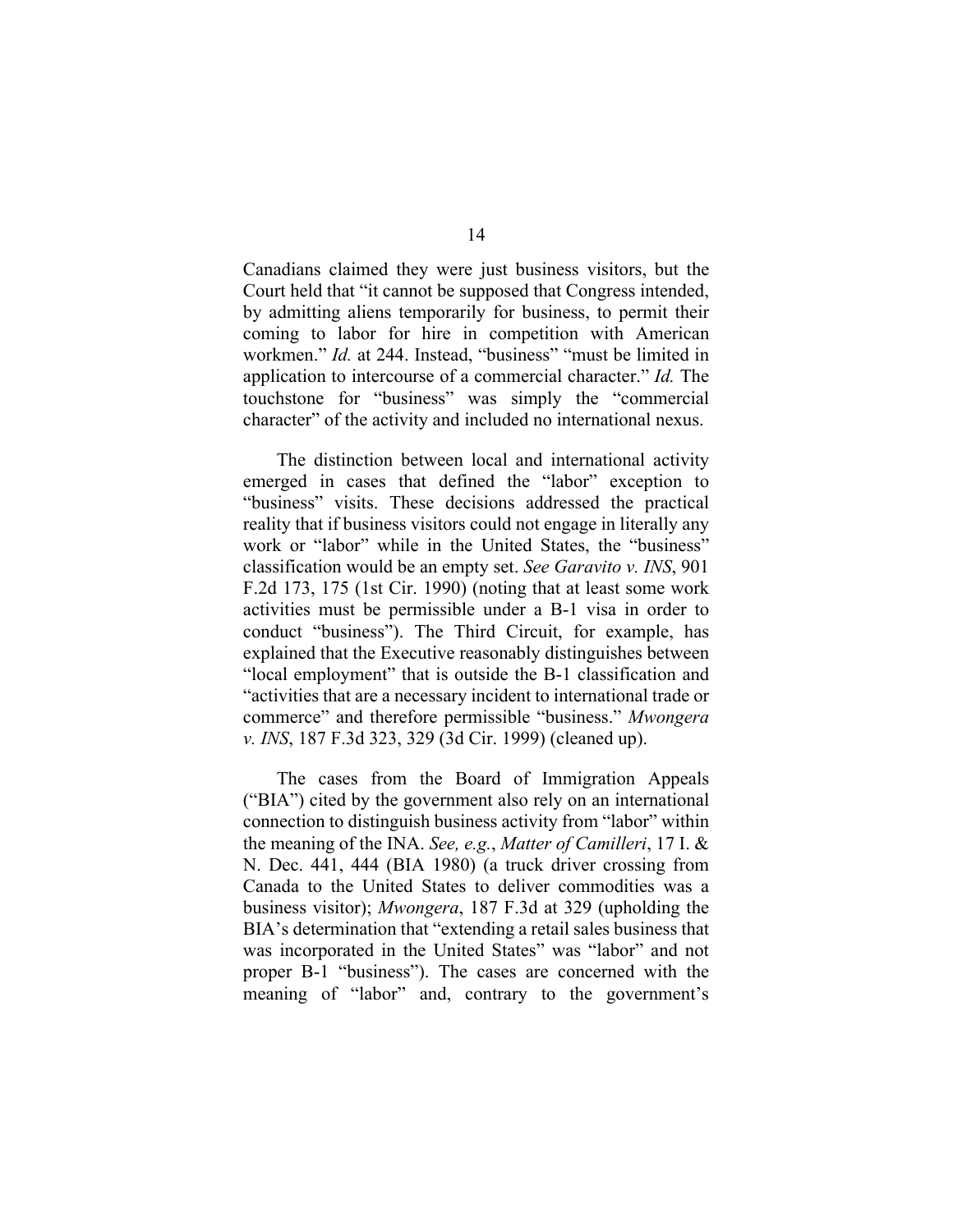assertions, do not impose an international nexus requirement on what constitutes "business."

 Department of State regulations have codified these principles: the fundamental distinction is between business and labor, and the international nexus matters only for understanding the B‑1 restriction on "labor." Under the principal regulation, "business … refers to conventions, conferences, consultations and other legitimate activities of a commercial or professional nature. It does not include local employment or labor for hire." 22 C.F.R. § 41.31(b)(1). The "local" designation applies only to "employment or labor for hire." The term "international" appears nowhere in the regulatory definition of "business," and the examples of "business" include activities that could easily involve only domestic commerce, such as business conventions or conferences. None of the examples requires or even implies an international nexus. In defending its plasma policy, the government cannot graft an international nexus requirement onto the statutory term "business."

The plasma companies are within the statutory zone of interests because they have asserted an injury that bears a "plausible relationship to the policies" underlying the B-1 classification. *Clarke*, 479 U.S. at 403.7

<sup>7</sup> Although this decision on the zone of interests necessarily implicates the merits and although both parties ask us to resolve the underlying merits, we decline to reach issues not decided by the district court. *See Capitol Servs. Mgmt., Inc. v. Vesta Corp.*, 933 F.3d 784, 789 (D.C. Cir. 2019) ("[W]e are a court of review, not of first view.") (cleaned up).